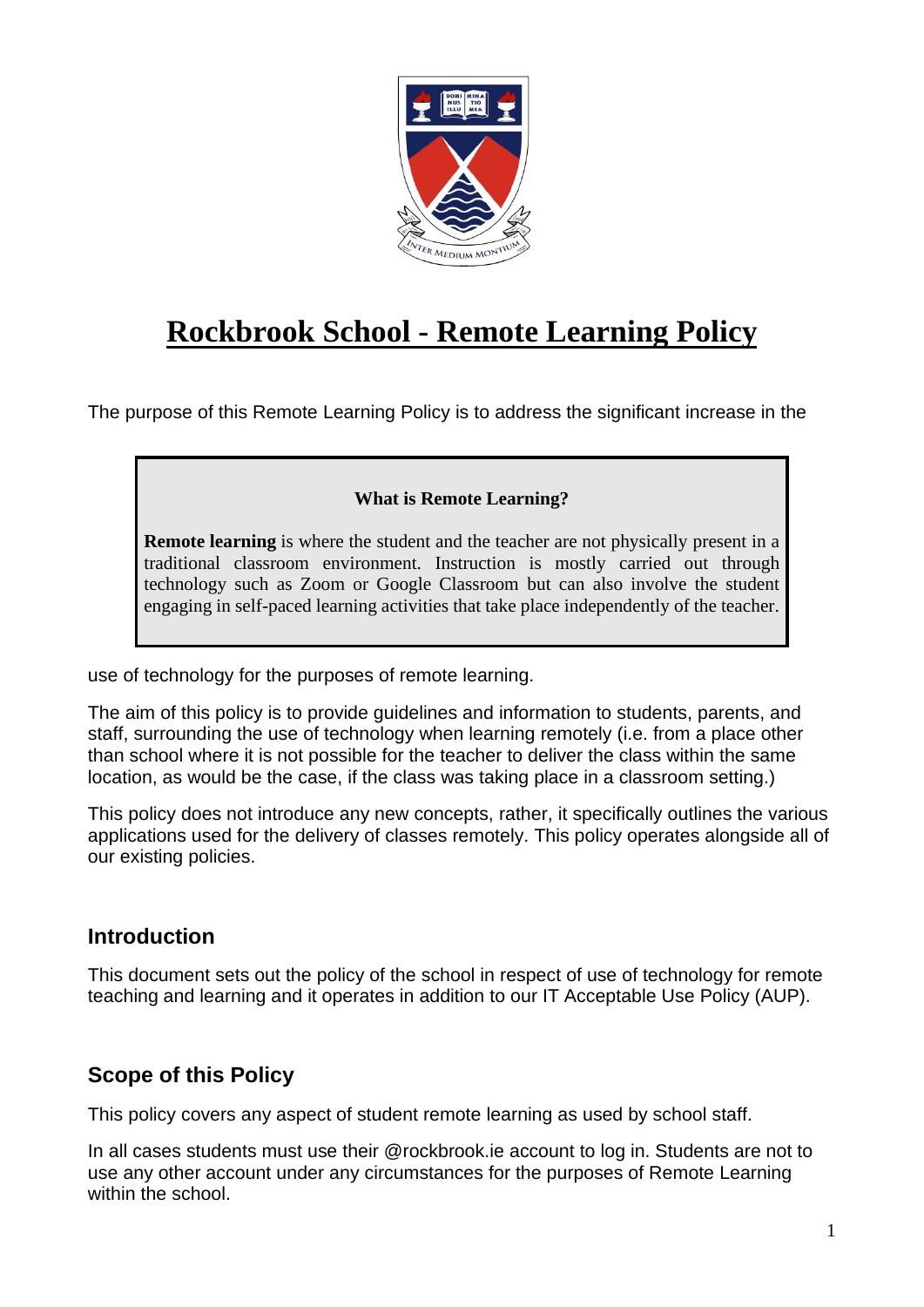The list of applications that are used for digital learning are:

- Google Classroom, incorporating:
	- Google Mail (Gmail)
	- Google Docs
	- Google Sheets
	- Google Slides
	- Google Forms
- Zoom for live online classes.

Where there are additional applications in use the teacher will provide the student with the information required to access them.

### **Remote Learning Approach**

- Teachers will use Zoom for all their lessons.
- Attendance will be taken for all lessons, just as it is done normally. Poor attendance will be followed up by Year Heads.
- All homework assigned will be posted on Google Classroom.
- Teachers will endeavour to keep students active during a lesson. This means getting the student carry out work quietly by himself.
- Teachers may use different methods in the course of a lesson.
- Some teachers may distribute work as weekly bulk assignments while others may do so as daily homework-style tasks.

### **Remote Learning** (Google Classroom)

Google Classroom has been key tool in the delivery of blended learning (online and faceto-face) for Rockbrook students for nearly a year. However, during periods of remote learning, the teacher will utilise this platform to a greater extent in order to communicate effectively with their students.

#### Standard Operating Procedures

- Teachers have overall control of the online interaction of their class. Any comments or posts on the 'Stream' or in private comments may be deleted and/or recorded by the teacher.
- Teachers will post any homework assigned in their Google Classroom. This will appear on the 'Stream'.
- Teachers will use the 'Topics' function in 'Classwork' so that students can easily locate work and other material that has been posted.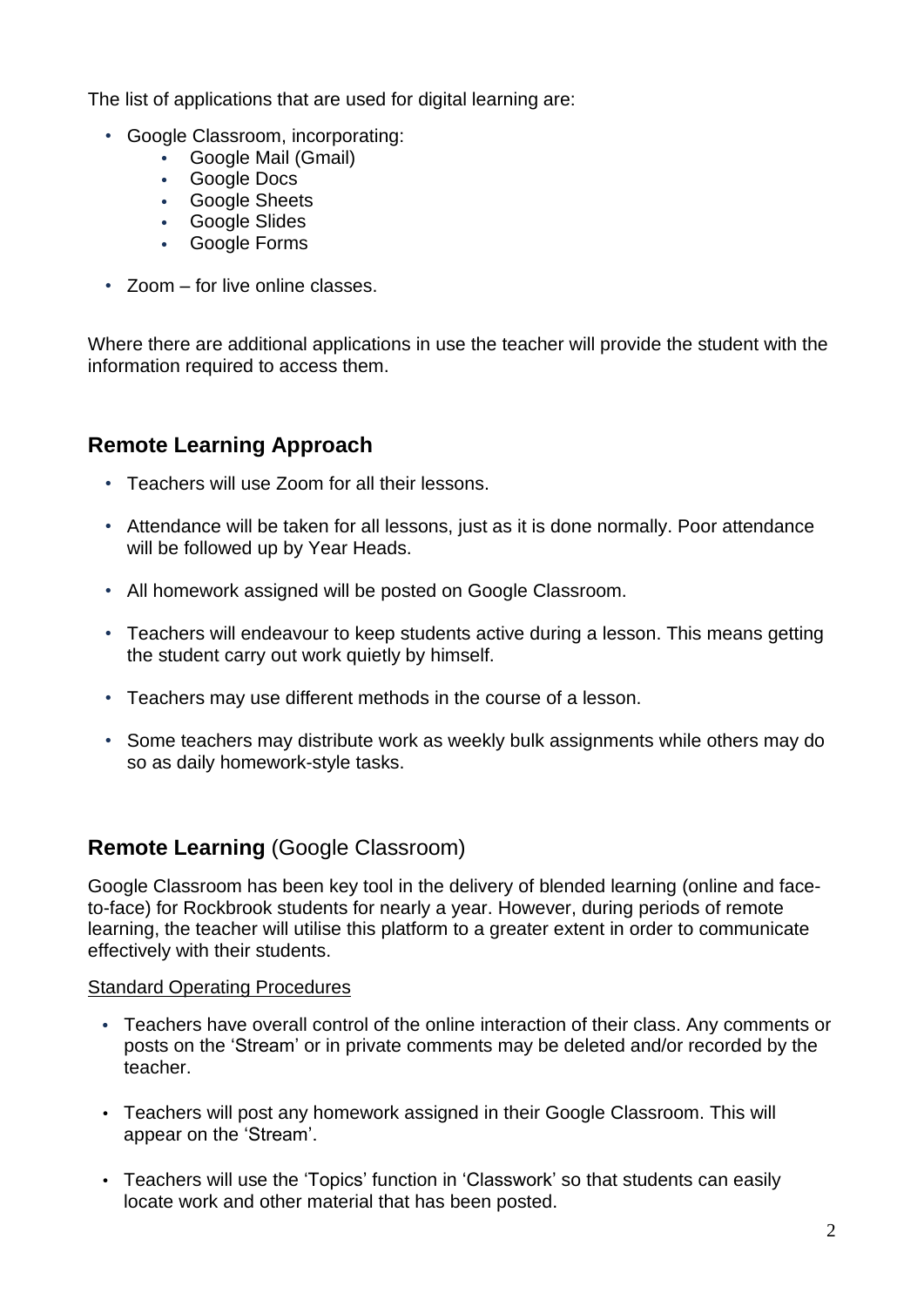- If a student is having any difficulty accessing their Google Classroom, they should email their Year Head who will have a list of all the codes for their respective year group.
- Students are not to record or forward any content within a Google Classroom group such as worksheets, exam papers, answers, solutions, videos, notes or Zoom links – to anyone else without the permission of the creator of that content.
- Students who wish to communicate to their teacher through the Google Classroom can do so by commenting on posts. However, students should understand that it is not always possible for the teacher to respond to this form of communication.
- A teacher may record a comment left by a student if it is disrespectful or breaches code of conduct standards.

# **Remote Learning** (Gmail)

#### Standard Operating Procedures

- Do not engage in communications with any account other than an @rockbrook.ie account and report any such activity to your Year Head's @rockbrook.ie email account.
- Students may email teachers but only using their @rockbrook.ie account.
- All emails with students will be archived for record.

# **Remote Learning** (Zoom)

Remote teaching lessons are delivered through the Zoom video platform. These lessons incorporate the use of audio, video, virtual whiteboards and screencasts (where a teacher shares their screen with the students).

#### Standard Operating Procedures:

- When remote teaching, the teacher will post a recurring Zoom link in their Google Classroom which students can use for each of their classes. There is no need for the teacher to create a new Zoom link for every class. The student simple clicks on the link and awaits admission to their timetabled class.
- The teacher will operate a 'Waiting Room' and admit students that way.
- Students MUST present for a lesson **with their video ON and their microphone OFF.** Students will not be allowed to attend a lesson if their video is off. This is to create a proper teaching and learning environment for everyone, and is a necessary approach to take in order to look after teacher and student welfare and ensure that education is happening. It is quite disconcerting for a teacher to be teaching blank screens, not knowing if anyone is even behind them, and it is also important for a student's welfare to see his classmates in a lesson, just as he normally would.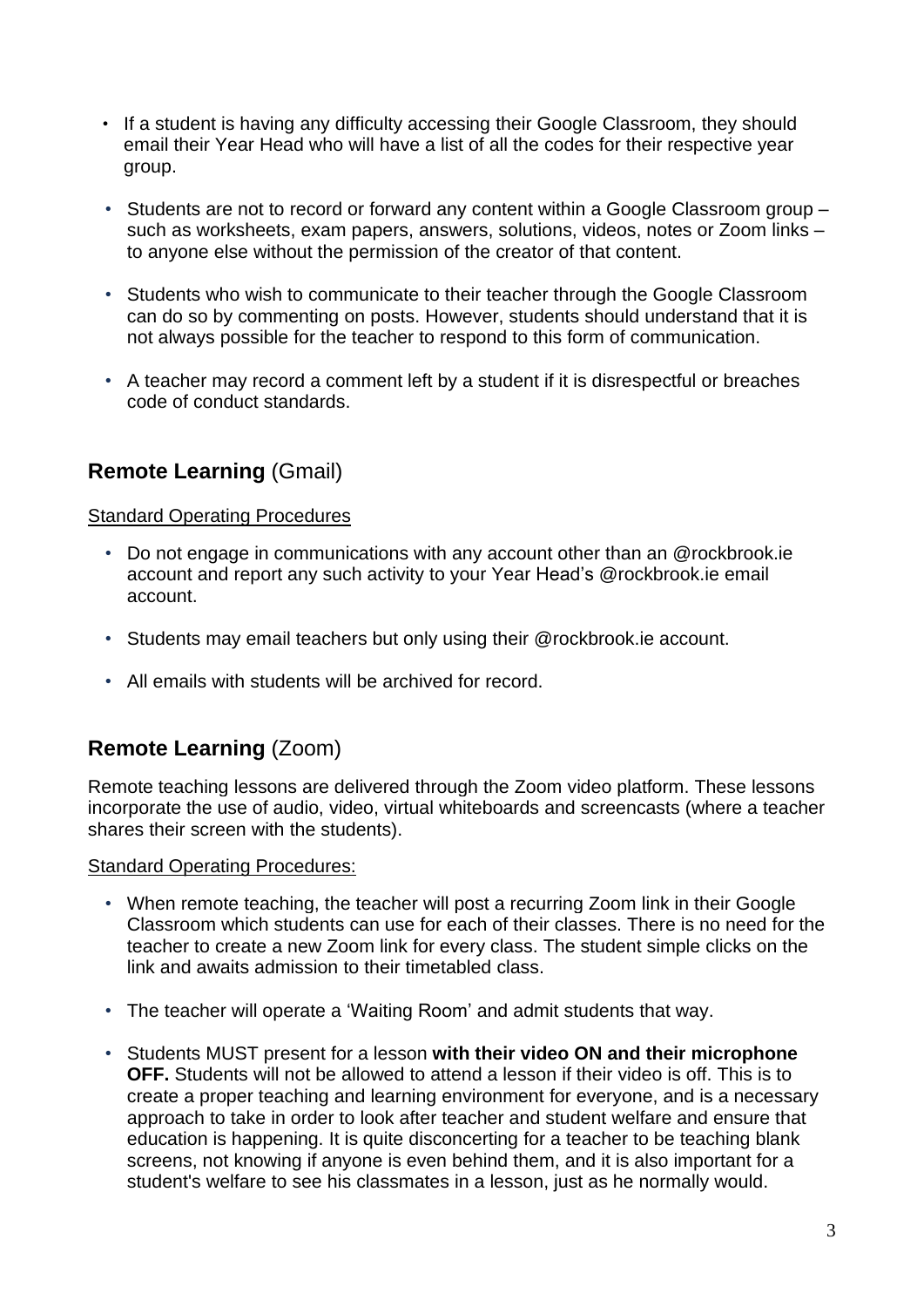- Students should be **seated in an appropriate place** in the home when engaged in remote learning. Finding a quiet corner at home can be a challenge and so if a student has no option but to operate from a bedroom, his digital device should be set up in such a way that the bedroom is not visible on video (i.e. the background behind him should be something neutral: a wall, press, bookcase, window etc.).
- Students MUST present for class **wearing the school shirt and tie** (and jumper if they wish). Casual clothes are not permitted. This is to ensure a proper teaching and learning environment.
- Students MUST use their **first name and surname for their Zoom username**. Nicknames or other are not permitted.
- Students may use virtual backgrounds so long as they are appropriate. It is up to the teacher to decide if a student's virtual background is appropriate and the student may be asked to change it if it is deemed to be unacceptable.
- If a student needs to leave the virtual classroom (e.g. for a toilet break) he must ask the teacher for permission.
- Students may not turn off their video during the course of a lesson unless they have the teacher's express permission.
- Students are not to turn on their microphone during the course of a lesson unless the teacher invites them to do so. In any case, all microphones should be on mute when a person is not speaking to avoid distracting background noise being broadcast to everyone.
- Students must always follow the direction of their teacher just as in the physical classroom.
- All online classes shall be conducted with the whole class. Teachers may use 'Breakout Rooms' during the course of lesson and work with smaller groups.
- In cases where a student is disrupting the lesson, the teacher will make a note and then may remove the student. The matter will be passed onto the Year Head who will then contact the student's parents. Repeatedly disruptive students may receive a temporary ban from all online access.
- A Zoom link is intended for students in Rockbrook only. Do not forward any link to anyone else.
- Only the teacher is allowed record a session or to take screenshots. No-one else is permitted to record or take screenshots.

### **Data Privacy Statement**

Our Remote Learning Policy operates in line with the to the school Data Protection Policy which is available from our website. For clarity, we will outline aspects specific to remote learning but this should be read alongside our existing policy mentioned above.